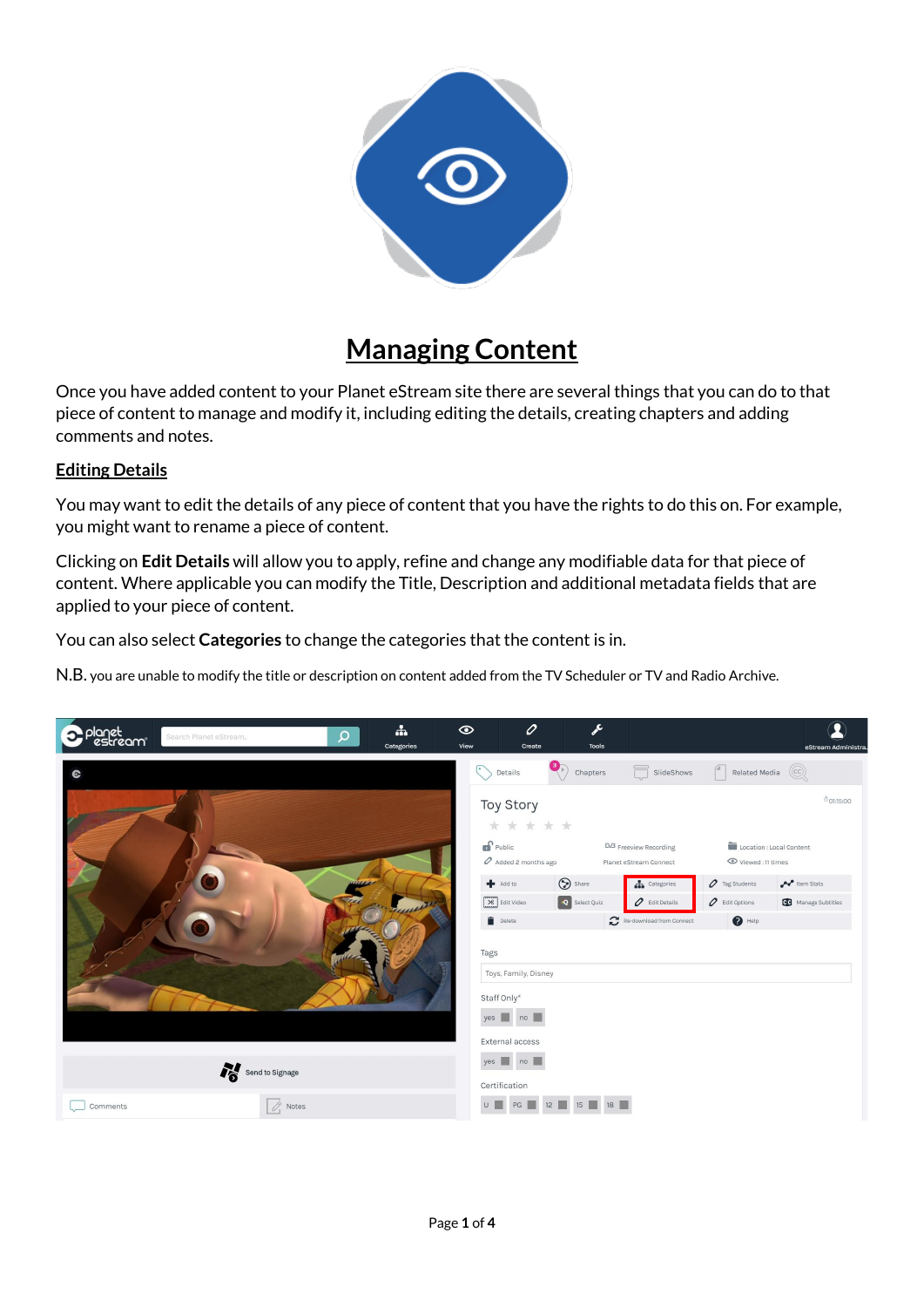## **Adding Comments and Notes**

Planet eStream allows you to add Comments and Notes to videos in your library, which can be used to direct learners to specific parts of a video or to make a note of something you personally found useful. Comments are global and can be seen by any user with access to the video (not everyone can add comments automatically, it is a user right) whereas notes are private to the person that has left them.

To create a new Comment or Note select either Comments or Notes from the tabs below the video player, type in your Comment or Note and hit submit. Your new Comment or Note will be added to the point in the video that you left it at.

| $\bullet$                         | $\odot$<br>$\text{Details} % \begin{minipage}[b]{.4\linewidth} \centering \includegraphics[width=\textwidth]{figures/cdf} \end{minipage} % \vspace{-1em} \caption{The \textit{Cov} of the \textit{Cov} model, the \textit{Cov} model, the \textit{Cov} model, the \textit{Cov} model, the \textit{Cov} model, the \textit{Cov} model, the \textit{Cov} model, the \textit{Cov} model, the \textit{Cov} model, the \textit{Cov} model, the \textit{Cov} model, the \textit{Cov} model, the \textit{Cov} model, the \textit{Cov} model, the \textit{Cov} model, the \textit{Cov$ |                       | Chapters <b>SlideShows</b>      | $\begin{pmatrix} 1 & 1 \\ 0 & 1 \end{pmatrix}$ Related Media |                            |  |
|-----------------------------------|--------------------------------------------------------------------------------------------------------------------------------------------------------------------------------------------------------------------------------------------------------------------------------------------------------------------------------------------------------------------------------------------------------------------------------------------------------------------------------------------------------------------------------------------------------------------------------|-----------------------|---------------------------------|--------------------------------------------------------------|----------------------------|--|
|                                   | Toy Story<br>* * * * *                                                                                                                                                                                                                                                                                                                                                                                                                                                                                                                                                         |                       |                                 |                                                              | 001:15:00                  |  |
|                                   | $\mathbf{r}$ Public                                                                                                                                                                                                                                                                                                                                                                                                                                                                                                                                                            |                       | D/3 Freeview Recording          | Location : Local Content                                     |                            |  |
|                                   | $\mathcal O$ Added 2 months ago                                                                                                                                                                                                                                                                                                                                                                                                                                                                                                                                                |                       | Planet eStream Connect          | Viewed: 11 times                                             |                            |  |
|                                   | Add to                                                                                                                                                                                                                                                                                                                                                                                                                                                                                                                                                                         | Share                 | $\frac{1}{\sqrt{1}}$ Categories | $\mathcal O$ Tag Students                                    | <b>Po</b> Item Stats       |  |
| Freue P                           | $\left[\frac{1}{26}\right]$ Edit Video                                                                                                                                                                                                                                                                                                                                                                                                                                                                                                                                         | Q Select Quiz         | $\mathcal O$ Edit Details       | $\mathcal O$ Edit Options                                    | <b>CC</b> Manage Subtitles |  |
|                                   | $\blacksquare$ Delete                                                                                                                                                                                                                                                                                                                                                                                                                                                                                                                                                          |                       | Re-download from Connect        | $\bigcirc$ Help                                              |                            |  |
|                                   | Tags<br>Toys, Family, Disney<br>Staff Only*<br>$yes \t m$ no $\n  $                                                                                                                                                                                                                                                                                                                                                                                                                                                                                                            |                       |                                 |                                                              |                            |  |
|                                   | External access                                                                                                                                                                                                                                                                                                                                                                                                                                                                                                                                                                |                       |                                 |                                                              |                            |  |
| Send to Signage                   | $yes \t m$ no $\blacksquare$<br>Certification                                                                                                                                                                                                                                                                                                                                                                                                                                                                                                                                  |                       |                                 |                                                              |                            |  |
| $\mathcal{Q}_1$ Notes<br>Comments |                                                                                                                                                                                                                                                                                                                                                                                                                                                                                                                                                                                | U   PG   12   15   18 |                                 |                                                              |                            |  |

A useful feature that the comments & notes section has is the jump function. When a Comment or Note is created you can select jump and the video will jump to the part of the video where the Comment or Note was placed.

| Comments                            | Notes |                     |
|-------------------------------------|-------|---------------------|
| New Comment                         |       |                     |
| Enter comment                       |       |                     |
| I love this part                    |       | $\times$            |
| eStream Administrator 0 seconds ago |       | [jump][reply] flag] |

You can also reply to Comments, for instance if they were being added as a question by a learner.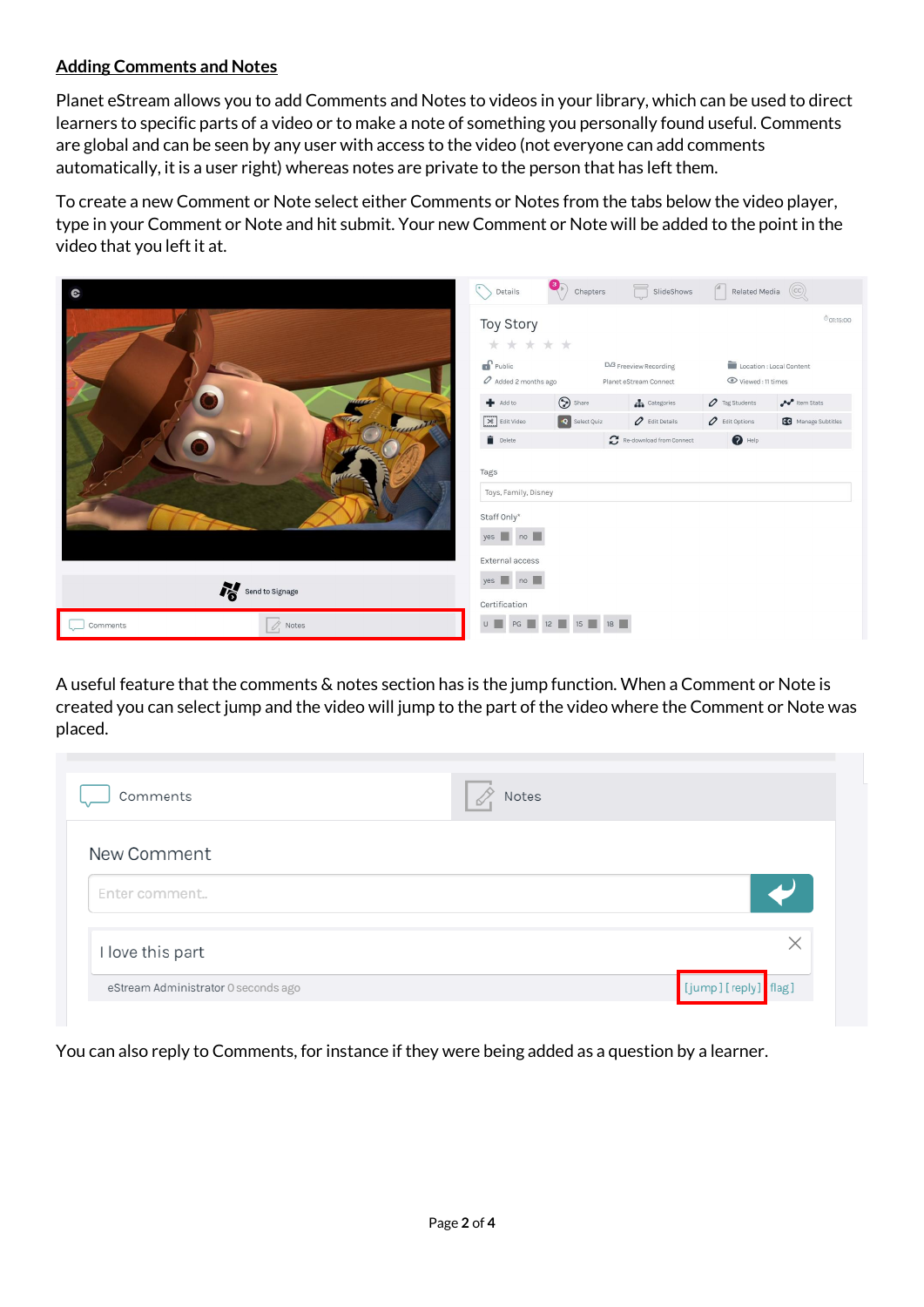## **Creating Chapters**

Chapters allow you to create shorter sections of video that might be more pertinant to a specific lesson or piece of homework. These can be created easily and then shared independently or added to Playlists. To access chapters, click the **Chapters** tab.



To begin creating chapters for the video, click on **Create Chapter**.



There are two ways that you can set the start/end times of your chapter. You can either manually enter in the timings, if you know them, or you can scroll through the timeline and click the stopwatch icons to set your desired start and end times: